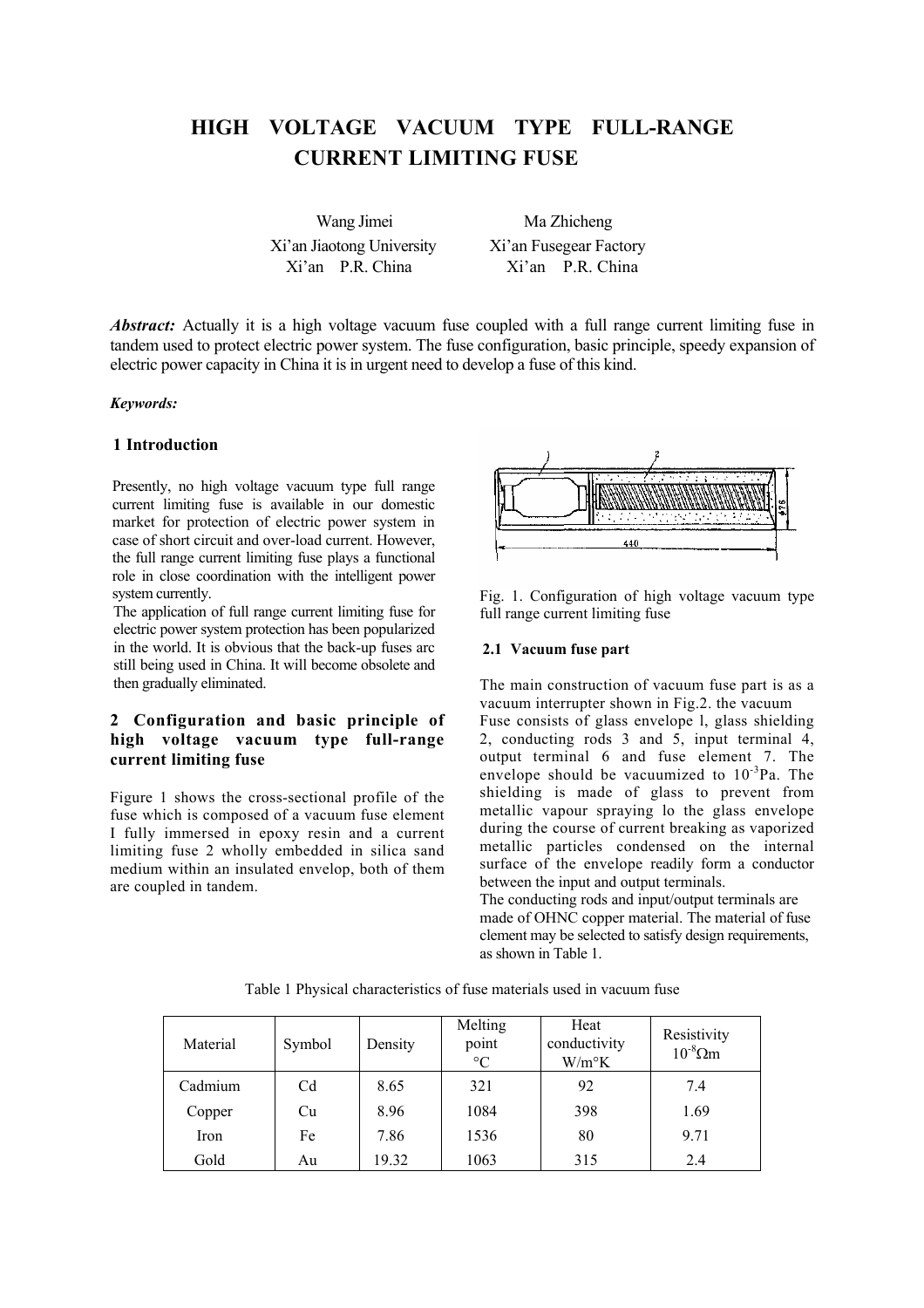A fuse element is commonly used with a current density ranged from 100 to 160 A/mm<sup>2</sup> . In our designed fuse, for instance, a copper strap of  $4 \times 0$  1 mm<sup>2</sup> in cross-area is selected for rated current 63A fuse, the current density of which will be approximately  $63/4 \times 0.1 = 160 \text{A/mm}^2$ . Both length and area of the fuse element are used to define the rated current and the ampere-second characteristics as in our designed where the rated voltage and current are 12kV and 63A respectively. The geometrical dimensions of the fuse element arc show n in Fig.3



Fig.2. Schematic diagram of vacuum fuse



Fig.3. Geometrical dimensions of fuse element

#### **2.2 Current limiting fuse part**

As show n in Fig.4, Insulating envelope made of high strength glass fibre with resin polymerized, quartz sand 2 of 98% in purity, terminal cup 3 made of silver plated copper, fuse element 4 of 99.99% silver with cross-area  $2.54 \times 0.145$  mm<sup>2</sup> and length 640mm wound on an asterisk ceramic supporter. The profile of fuse element is shown in Fig.5. At the end of terminal cup, an acting indicator or a striking pin to show whether the fuse has been operated or its switchgear mechanism has been acted.



Fig.4. Configuration of current limiting fuse



Fig.5. Profile of full range current limiting fuse element

#### **3 Characteristic tests and measured results**

The following characteristic tests and analyses were conducted on our designed sample of high voltage vacuum fuse coupled with current limiting fuse in tandem

#### **3.1 Test and result analysis conducted on vacuum fuse**

In Fig.6 it shows the circuit diagram for pre-arc time vs prospective current curve test (i.e. ampere-second characteristics test) of the vacuum fuse, in which source supply switch Km, voltage regulator T of large capacity, stabilizing resistor R, short circuit switch Ks, ammeter A or oscillograph to be instead, in case the test current being two times greater than rated current of vacuum fuse sample to be tested The measured results of pre-arc time vs prospective current of the tested vacuum fuse arc shown in Fig 7. It can be seen that the curve at small over-current varied quite steeply, that means to say the fuse has high sensitivity and reliability for protective function.



Fig.6. Circuit diagram for vacuum fuse pre-arc time vs prospective current curve test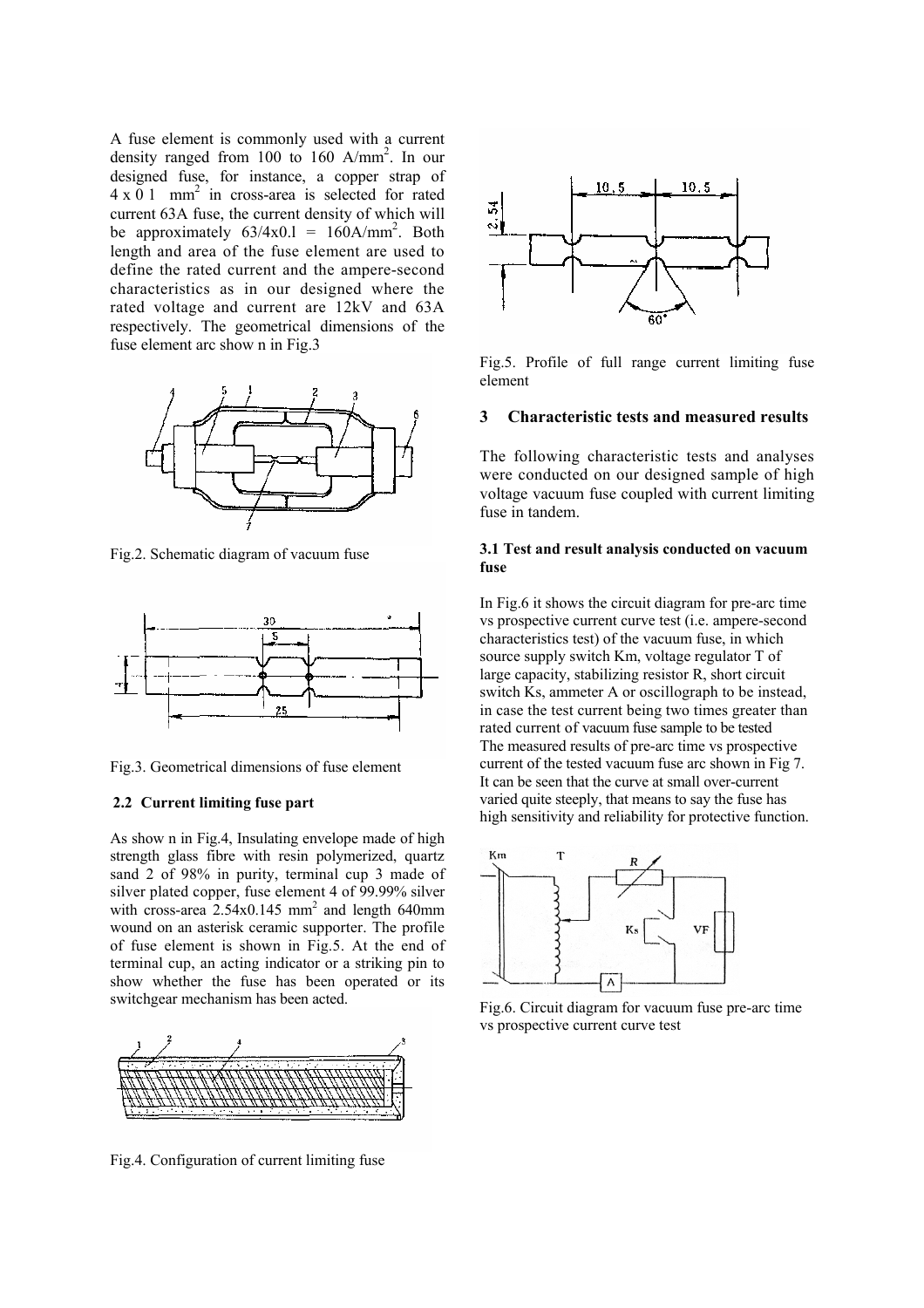

Fig.7. Characteristic curve of pre-arc time vs prospective current curve of vacuum fuse

#### **3.2 Test and result analysis conducted on current limiting fuse**

The circuit diagram of pre-arc time vs prospective current curve (i.e. ampere-second characteristics test) for the current limiting fuse is exactly same as that shown in Fig.6. The measured results are shown in Fig.8, from which it is observed that when over current in the current limiting fuse was as about 4 times less as the rated value (the dotted line Fig.8), the fuse has no capability to interrupt the short circuit current.

# **3.3 Determination of intersecting point**

Based on the results measured above, it can be observed that the rated current of 50A or 60A current limiting fuse is not competent lo interrupt the circuit current less than 200A or 500A respectively. When a high voltage vacuum fuse is

coupled with a current limiting fuse in tandem (i.e. the curves in Fig 7 and Fig.8 overlapped one another), two intersecting points are found at 280A and 420A respectively as shown in Fig.9, thus forming two continuous characteristic curves through these two points. Obviously, the vacuum fuse displays its capability to interrupt minimum overcurrent lo maximum short-circuit current, thus forming a full range fuse.



Fig.8. Characteristic curve of pre-arc time vs prospective current of current limiting fuse



Fig.9. Characteristic curve of full range performance fuse

# **4 Conclusion**

Despite of the fact that Gdansk Technical University of Poland and Xi'an Jiaotung University of China have conducted on research and development of a fuse of this kind in 1998, no high voltage vacuum type full range current limiting fuse is available at home and abroad currently. It is quite necessary to develop this kind of fuse in order to meet speedy